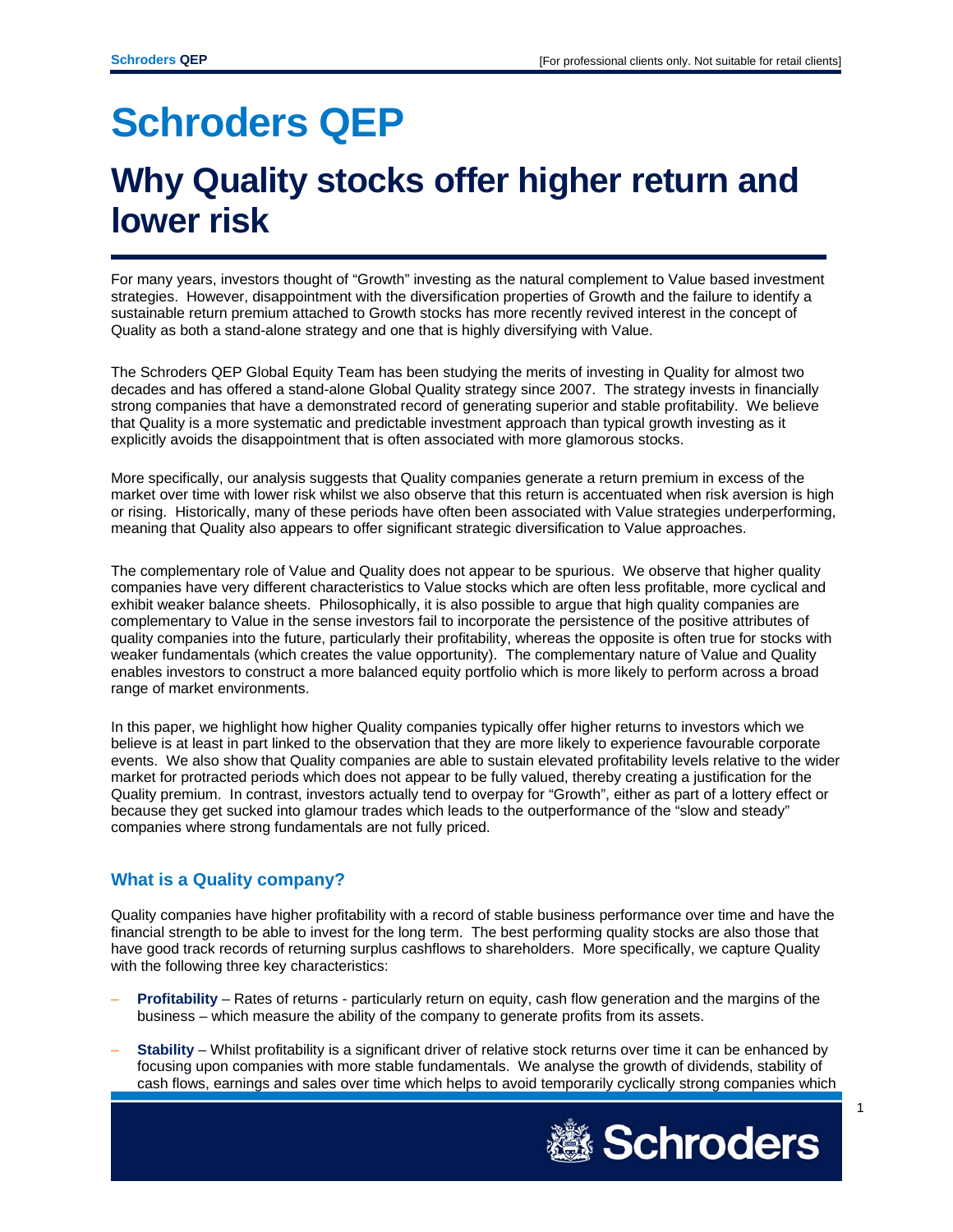may easily be mistaken for sustainable growth. Moreover, by analysing a variety of largely discretionary items (e.g. accounting accruals, capital expenditure, the change in shares, the ratio of investment to assets and recent asset growth to name a few) we can also capture how management is expanding the business and its sustainability, as well as flagging potential operational risks.

– **Financial Strength** – Whilst some debt is fine, it is also important to distinguish between those companies that are expanding via excessive financial leverage. Companies with modest leverage and ample ability to service that debt are more likely to be masters of their own destiny. Thus Quality companies have appropriate leverage given the investment cycle, cyclicality of cash flows and opportunities to invest in high returning investments.

### **Why invest in Quality stocks?**

Management teams in Quality companies tend to be more shareholder friendly and are aware of the dangers of overinvesting which contributes to the greater persistence of higher profitability into the future. In figure 1 we highlight that Quality companies continue to enjoy both higher return on equity (ROE) and profit margins than the wider market for at least two years after we initially identified them as being higher Quality. We believe this persistence in Quality company's fundamentals is part of the reason why Quality companies deliver future outperformance. In short, many investors do not expect Quality companies to sustain their strong profitability and ability to generate consistent cash-flows that are subsequently re-invested in the business or distributed to shareholders.





Source: Schroders, MSCI 1999-June 2014. Performance shown is past performance. Past performance is not a guide to future performance. The value of an investment can go down as well as up and is not guaranteed.

The corollary to this is that investors who chase the 'glamour' stocks that appear to offer future growth but ultimately disappoint are prone to losses. Investors take on this risk for the chance of extremely high payoff (which is known as the lottery effect) often by paying well above the appropriate valuation.

Figure 2 helps to demonstrate the consequence of disappointing investors by simply plotting the performance of companies posting negative earnings. This suggests that loss making companies underperform the market by more than 4% on an annualised basis and only outperform during periods when the market is extremely risk seeking (e.g. 1999 and 2003)<sup>1</sup>.

 $1$  This argument is also related to articles that highlight companies with lower volatility earn higher returns over time such as Ang, Hodrick, Xing and Zhang, (2006) *&* Ang, Hodrick, Xing and Zhang, (2009).

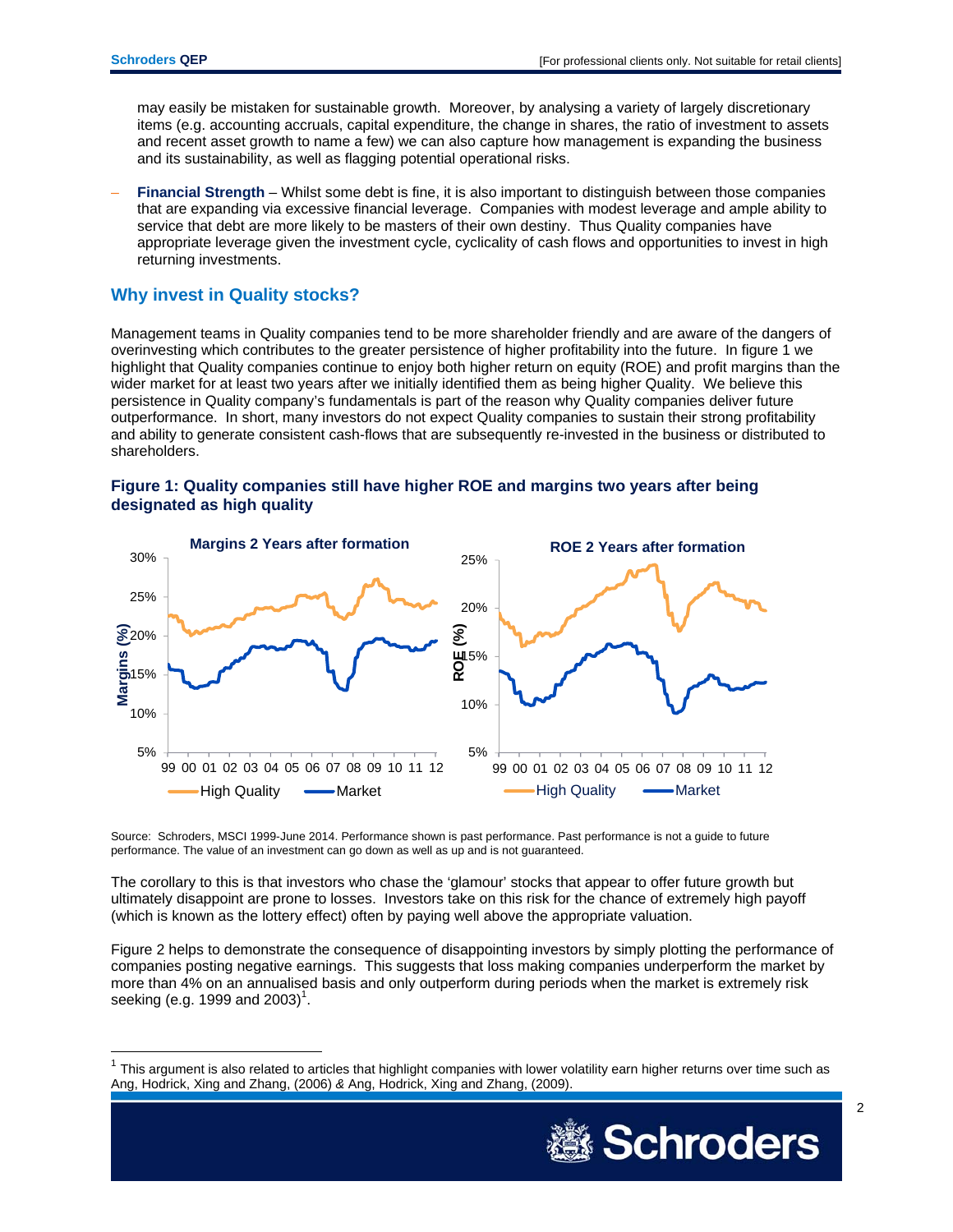

#### **Figure 2: Lossmaking companies consistently disappoint the market, which investors systematically overpay for.**

Source: Schroders, MSCI 1988-June 2014. Performance shown is past performance. Past performance is not a guide to future performance. The value of an investment can go down as well as up and is not guaranteed.

As higher quality companies tend by definition to be more cash generative, we also observe that they are able to sustain higher dividend growth and more easily service their debts. Importantly, these favourable characteristics persist several years after portfolio formation. This allows Quality companies to continue to reinvest into projects that deliver substantial returns allowing them to grow more sustainably than other companies.

Shareholders are ultimately rewarded with higher cash-flows because not only are the initial earnings higher, Quality companies have continued to maintain a higher earnings trajectory. This can be seen by such companies being more likely to pay and raise their dividends than the market whilst experiencing fewer negative events such as large share issues, making a loss or substantially underperforming their peer group (see Figure 3).



## **Figure 3: Quality companies give shareholders consistent 'good news' and are less likely to**  disappoint in the year after being designated as high quality<br>  $100\%$

Source: Schroders, MSCI 1988-June 2014. Performance shown is past performance. Past performance is not a guide to future performance. The value of an investment can go down as well as up and is not guaranteed.

Universe Average

■ High Quality

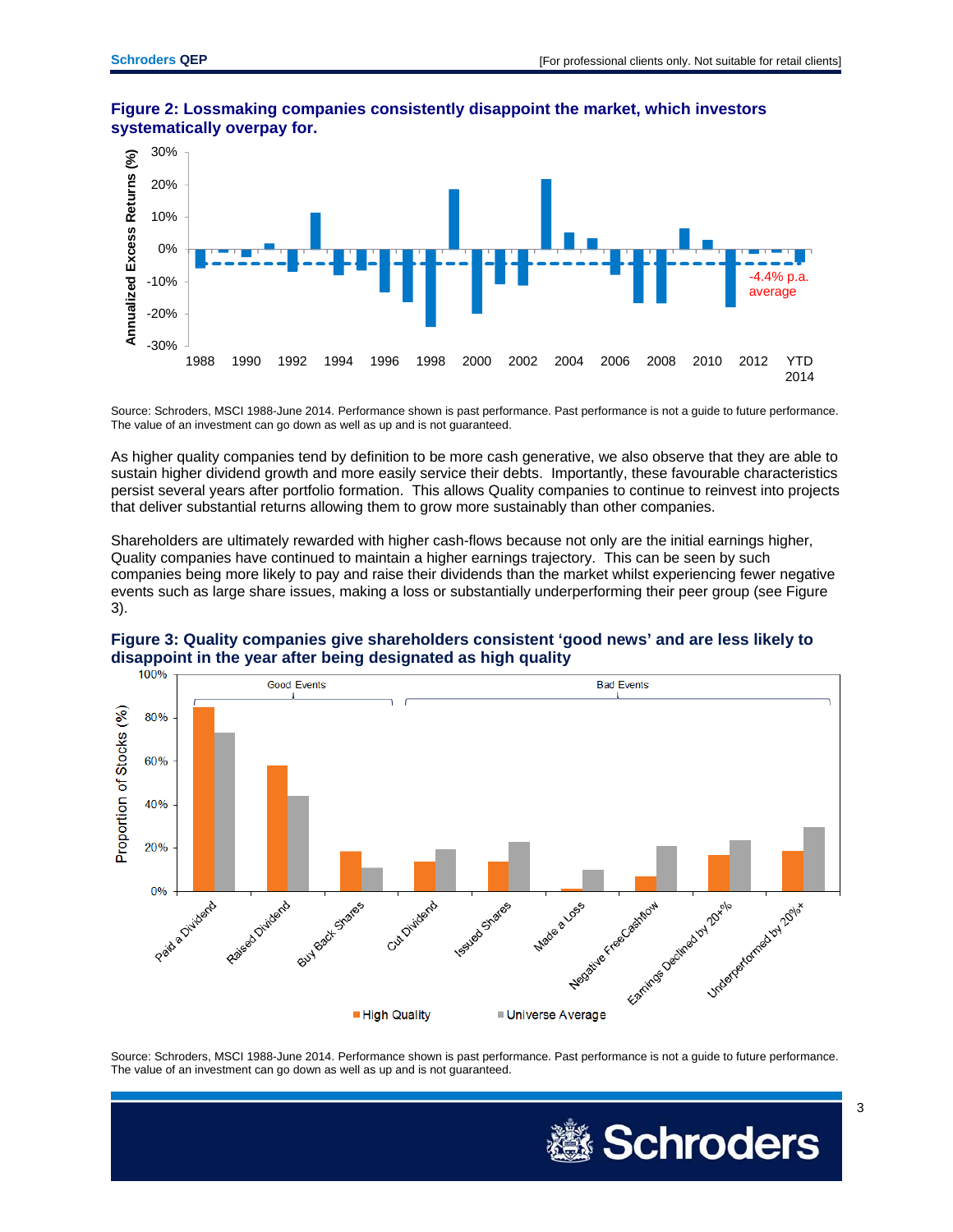#### **Quality companies produce higher returns**

As our analysis has highlighted Quality companies tend to maintain their competitive position allowing them to generate positive news which is subsequently rewarded by the market. Conversely, investors also benefit by avoiding lower quality stocks, particularly the more glamorous ones, which generally disappoint. The resulting Quality "premium" is demonstrated in Figure 4 which plots the high excess returns that can accrue from investing in high quality companies whilst simultaneously avoiding lower quality companies.



#### **Figure 4: Historical Returns by Quality cohort**

Source: Schroders, MSCI 1988-June 2014. Performance shown is past performance. Past performance is not a guide to future performance. The value of an investment can go down as well as up and is not guaranteed.

Looking at the different dimensions of Quality in isolation (Figure 5), Profitability is the highest returning and most consistent single company characteristic whilst Stability, and Financial Strength can be more episodic in nature. For example, the market rewards high Stability during economic downturns or periods of rising risk aversion which partially reverts as markets recover. Financial Strength is very highly prized during economic downturns (i.e. it is lower beta) when the ability to service debt and cash management is particularly pertinent.

We believe that Quality is multi-faceted and it is important to look at a wide number of terms under the general dimensions of Profitability, Stability and Financial Strength. Importantly, these elements of Quality can be found in every sector and industry in both developed and emerging markets. Within the QEP Global Equities team, we monitor more than 60 individual inputs before making a final assessment of the underlying quality of a company. In particular, there are strong synergies between the various dimensions of Quality which results in more consistent performance profile during the course of an investment cycle.

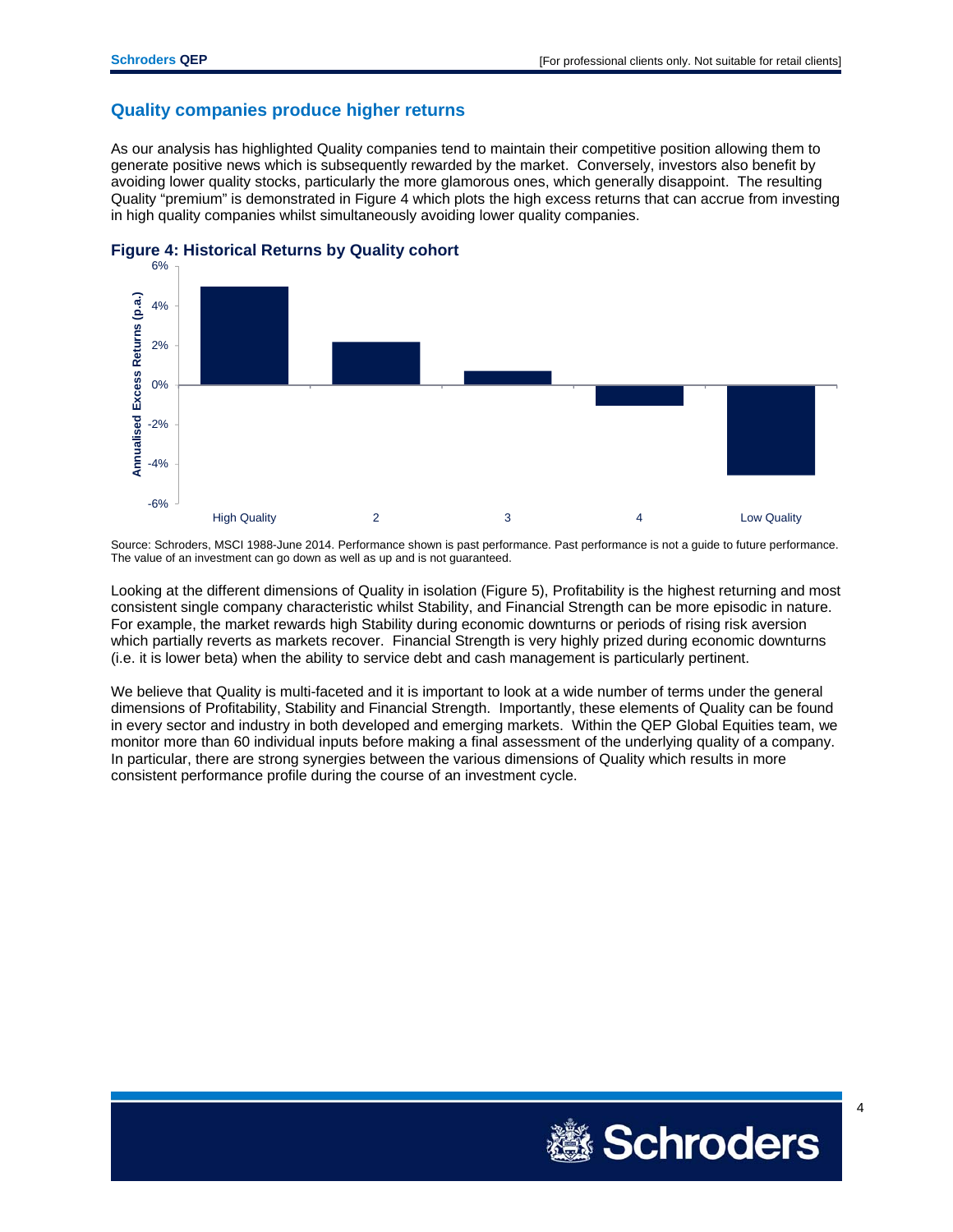



Source: Schroders, MSCI 1988-June 2014. Performance shown is past performance. Past performance is not a guide to future performance. The value of an investment can go down as well as up and is not guaranteed.

#### **Quality stocks are also lower risk**

Our research into the effectiveness of investing in Quality companies suggests that it would have outperformed the MSCI World Index in 18 out of the past 22 years. Interestingly, this outperformance is not associated with higher risk. In fact the opposite is true as investing in quality companies leads to a strategy with lower absolute volatility. Importantly, this is different from pursuing a "low volatility" strategy in its own right, given it is the causality of higher quality leading to lower volatility characteristics that matters. As depicted in Figure 6, this creates a very attractive risk-return profile for a Quality strategy. As well as being desirable in its own right, lower absolute volatility also generates benefits when compounding returns over multiple time periods simply because there is a lower risk of loss in any single period.



### **Figure 6: Quality companies tend to exhibit lower volatility than the market**

Source: Schroders, MSCI 1988-June 2014. Performance shown is past performance. Past performance is not a guide to future performance. The value of an investment can go down as well as up and is not guaranteed.

This behaviour of Quality investing leads to more consistent performance across different investment environments. Figure 7 illustrates this point by highlighting the hit rate of a Quality strategy when markets are rising and falling and when Value or Growth stocks are leading. This demonstrates that a Quality strategy outperforms the market in two months out of three, but strongly leads the market when it is falling. Critically, and unlike most investment strategies, there is a skew to performance as it does not give back this outperformance when markets are rising. In addition, Quality once again appears to be a complement to Value strategies. First,

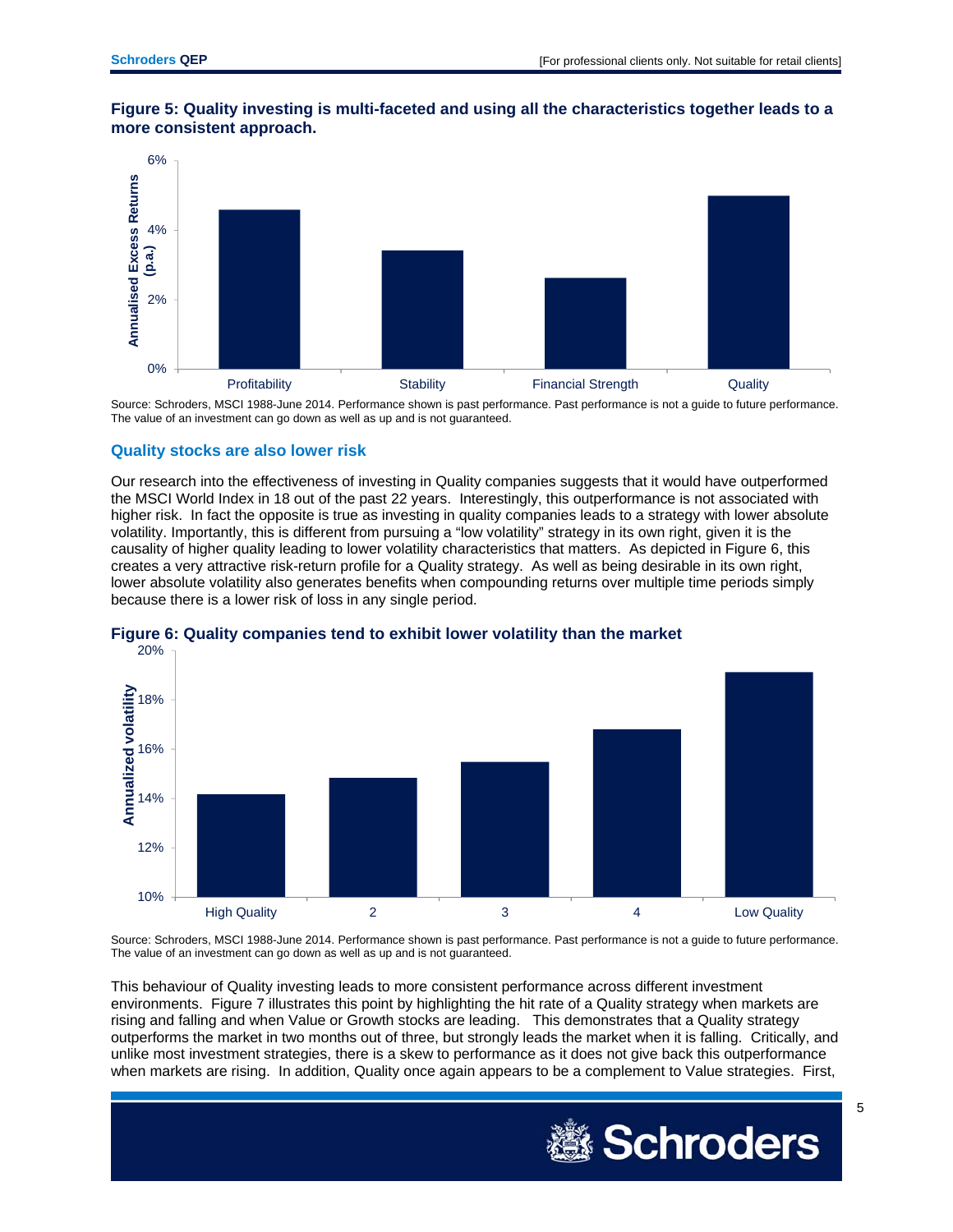they deliver excess returns through the investment cycle, unlike Growth strategies. Second, Quality companies generate market like performance when Value stocks are leading, but outperform three-quarters of the time when Growth stocks lead.





Source: Schroders, MSCI 2000-June 2014. Performance shown is past performance. Past performance is not a guide to future performance. The value of an investment can go down as well as up and is not guaranteed.

The innate characteristics of high quality companies naturally lead to a strategy that exhibits a lower beta than the broader equity market. One way of illustrating this point is to consider the performance of such stocks during periods of high and low market volatility. Figure 8 clearly shows that Quality performs well during more volatile market environments, particularly when compared to Value based approaches.





Source: Schroders, MSCI 1988-June 2014. Performance shown is past performance. Past performance is not a guide to future performance. The value of an investment can go down as well as up and is not guaranteed.

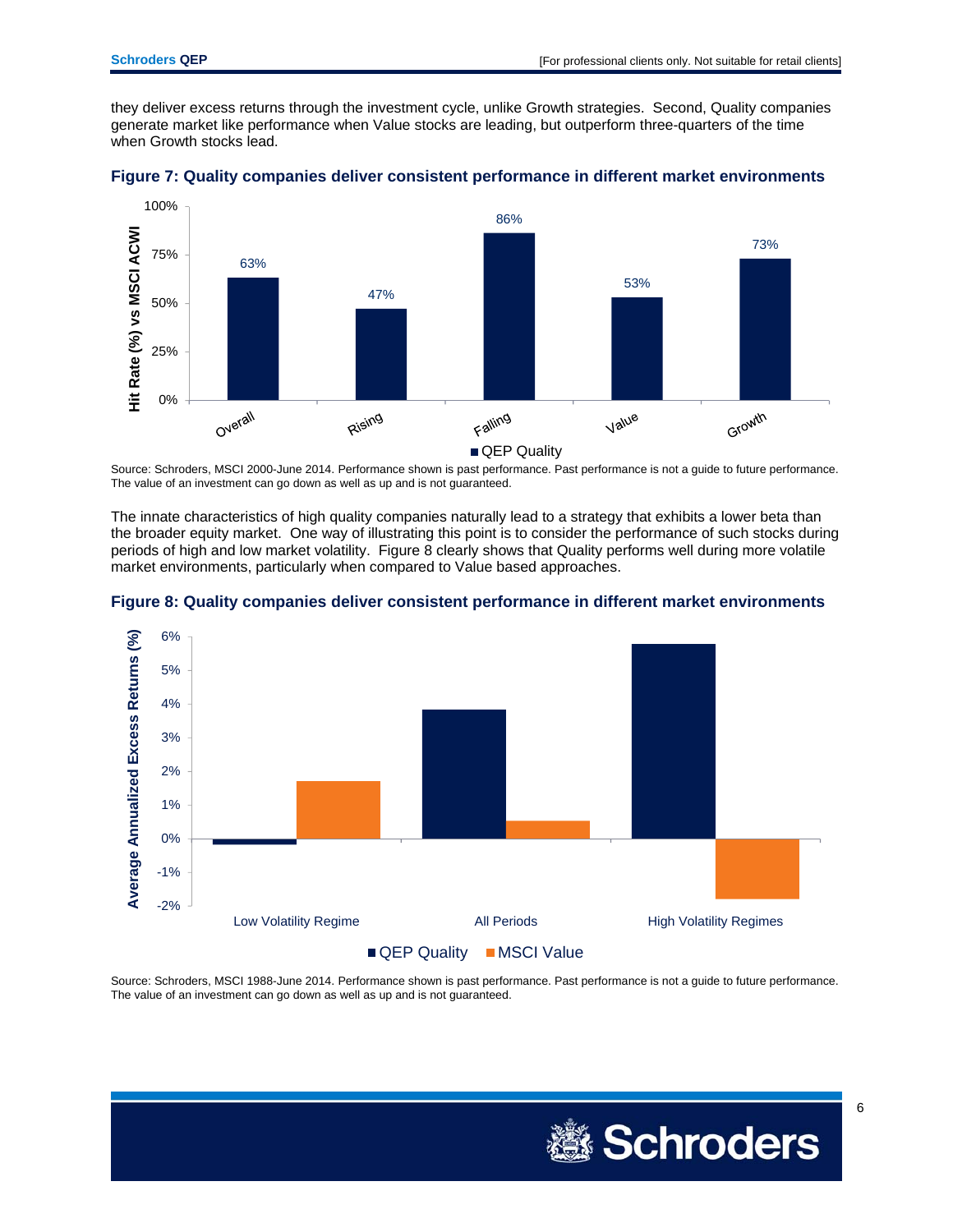#### **Conclusions**

Quality is a fundamentally based investment strategy that selects companies with sustainable business performance while excluding companies that are likely to disappoint. Our research suggests that such companies attract a return premium to the market which is particularly prized during times of market stress. Such a strategy offers a more systematic and sustainable form of growth investing as shareholders are rewarded over time via higher cashflows whilst we would also note the lower incidence of unfavourable events such as making a loss or cutting a dividend which are often penalised by investors, particularly for repeat offenders. Quality also leads to a portfolio with lower beta and volatility than the market. The end result is an attractive strategy in its own right but one that also provides significant strategic diversification from Value based approaches thereby providing the building blocks to outperform across a wide array of market environments.

#### **Important Information**

This presentation intended to be for information purposes only and it is not intended as promotional material in any respect. The material is not intended as an offer or solicitation for the purchase of sale of any financial instrument. The material is not intended to provide, and should not be relied on for, accounting, legal or tax advice, or investment recommendations.

The views and forecasts contained herein are those of Schroder Investment Management North America Inc. and are subject to change. The information and opinions contained in this document have been obtained from sources we consider to be reliable. No responsibility can be accepted for errors of facts obtained from third parties. Reliance should not be placed on the views and information in the document when taking individual investment and/or strategic decisions. Past performance is not guarantee of future results. The value of an investment can go down as well as up and is not guaranteed.

Schroder Investment Management North America Inc.'s products are only available to Accredited Investors as that term is defined by Canadian securities laws. This document does not constitute an offer to sell securities. Qualifies investors will receive material documentation containing important information about their investments prior to investing.

Schroder Investment Management North America Inc. is an indirect wholly owned subsidiary of Schroders plc and an SEC registered investment adviser registered in Canada in the capacity of Portfolio Manager with the securities regulatory authorities in the Provinces of Alberta, British Columbia, Manitoba, Nova Scotia, Ontario, Quebec and Saskatchewan, and provides asset management products and services to clients in those jurisdictions. This document does not purport to provide investment advice and the information contained in this document is for general informational purposes only. It does not constitute or form part of any offer for sale or solicitation of any offer to buy or subscribe for any securities. It does not purport to describe the business or affairs of any issuer and is not being provided for delivery to or review by any prospective purchaser so as to assist the prospective purchaser to make an investment decision in respect of any securities, and is not otherwise provided in furtherance of a trade in securities. This document is delivered to certain qualified recipients only and may not be communicated, disclosed or quoted from except as specifically approved by Schroder Investment Management North America Inc.

Schroders investment products are only available to Permitted Clients as that term is defined by Canadian securities laws. This document does not constitute an offer to sell securities. Qualified investors will receive material documentation containing important information about their investments prior to investing.

Schroder Investment Management North America Inc. 875 Third Avenue, New York, NY 10022-6225 (212) 641-3800 www.schroders.com/canada

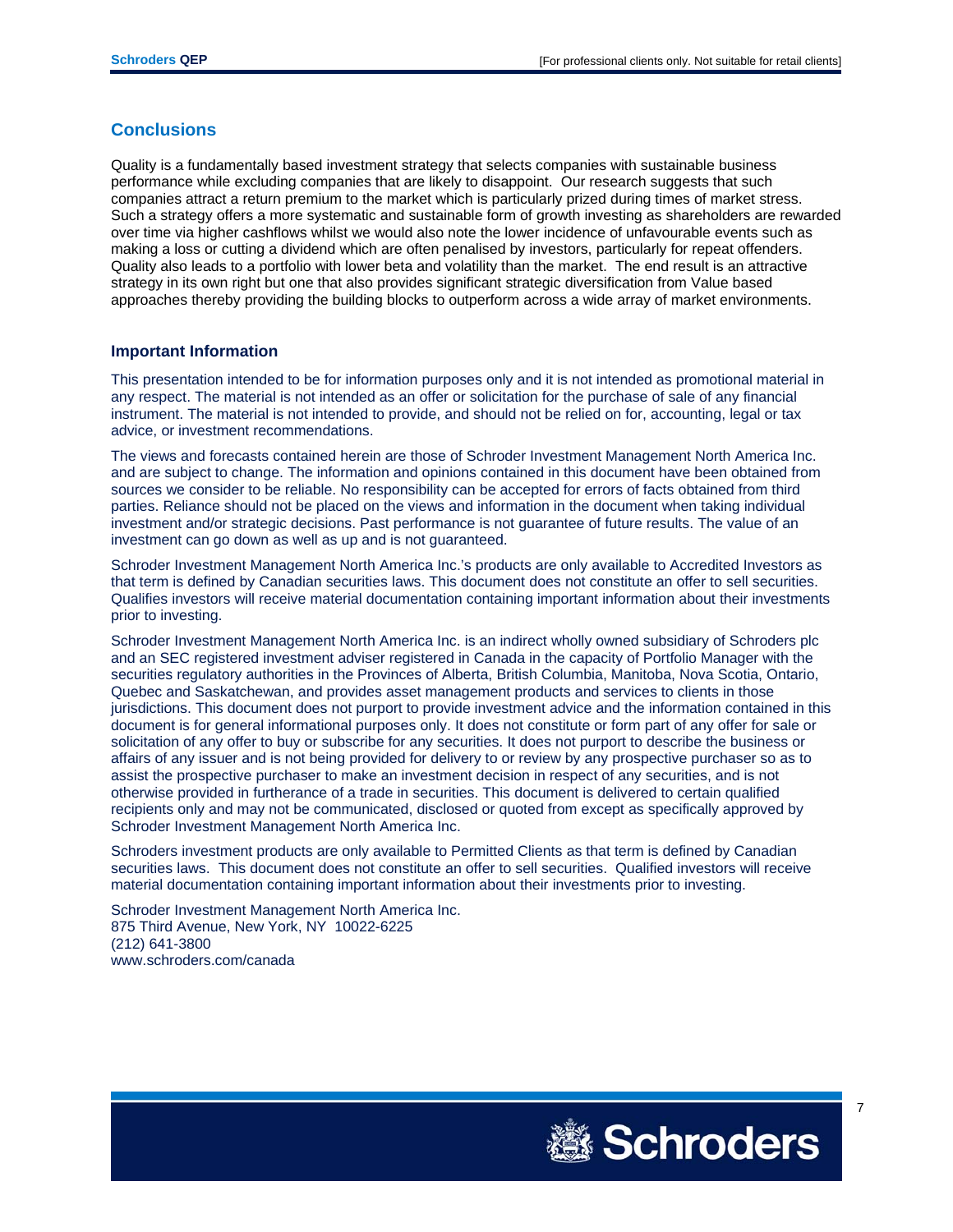#### **Appendix**

Disclosure details of figures and models

Figures 1: Source Schroders, MSCI, Each month all stocks in the Global Mega to Small universe, which covers stocks that had Market Capitalization of US\$1Billion of historic equivalent are ranked by a Global Quality Rank with High Quality and being the top 20% of the respective ranks. We then calculate the Return on Equity and Margins of this High Quality group 24 months after we designated the stock as high quality.

Figure 2: Source Schroders, MSCI, 1988-June 2014. All returns are in USD (gross) based on QEP Market Impact Weights (MIW) and portfolios are rebalanced monthly. Each month all stocks in the Global Mega to Small universe, which covers stocks that had Market Capitalization of US\$0.5Billion of historic equivalent are sorted into cash flow negative and cash flow positive stocks. All Stocks that are cash flow negative are rebalanced at month end and Market Impact Weighted returns are calculated with transaction costs taken into account relative to all stocks in the Mega to Small Universe. Performance shown represents past performance. Past performance is no guarantee of future results and current performance may be higher or lower than the performance shown.

Figure 3: Source Schroders, MSCI, 1988-June 2014. Each month all stocks in the Global Mega to Small universe, which covers stocks that had Market Capitalization of US\$0.5Billion or historic equivalent are ranked by a Global Quality Rank with High Quality Strategy being the top 20% of the respective ranks. Over the next 12 months we then count the number of times a stock in the respective universe had the defined event occur and compare it against the universe average.

Figures 4: Source Schroders, MSCI, 1988-June 2014. All returns are in USD (gross) based on QEP Market Impact Weights (MIW) and portfolios are rebalanced monthly. Each month all stocks in the Global Mega to Small universe, which covers stocks that had Market Capitalization of US\$0.5Billion or historic equivalent are ranked by a Global Quality Rank and broken into 5 buckets. Stocks are rebalanced at month end and returns are calculated with transaction costs taken into account. Performance shown represents past performance. Past performance is no guarantee of future results and current performance may be higher or lower than the performance shown.

Figures 5: Source Schroders, MSCI, 1988-June 2014. All returns are in USD (gross) based on QEP Market Impact Weights (MIW) and portfolios are rebalanced monthly. Each month all stocks in the Global Mega to Small universe, which covers stocks that had Market Capitalization of US\$0.5Billion or historic equivalent are ranked by a Global Quality Rank, Profitability Rank, Stability Rank and Financial Strength Rank and broken into 5 buckets. We report only the performance to the top 20% of the respective ranks. Stocks are rebalanced at month end and returns are calculated with transaction costs taken into account. Performance shown represents past performance. Past performance is no guarantee of future results and current performance may be higher or lower than the performance shown.

Figures 6: Source Schroders, MSCI, 1988-June 2014. All returns are in USD (gross) based on QEP Market Impact Weights (MIW) and portfolios are rebalanced monthly. Each month all stocks in the Global Mega to Small universe, which covers stocks that had Market Capitalization of US\$0.5Billion or historic equivalent are ranked by a Global Quality Rank and broken into 5 buckets. Stocks are rebalanced at month end and returns are calculated with transaction costs taken into account. Realized volatility is then calculated as the standard deviation of returns of the different quality buckets. Performance shown represents past performance. Past performance is no guarantee of future results and current performance may be higher or lower than the performance shown.

Figures 7: Source Schroders, MSCI, 1988-June 2014. Each month all stocks in the Global Mega to Small universe, which covers stocks that had Market Capitalization of US\$0.5Billion of historic equivalent are ranked by a Global Quality Rank. Stocks are selected from the top 1/3<sup>rd</sup> of the rank Stocks are rebalanced at month end with returns calculated taking into account transaction costs creating a simulated Portfolio series. Performance in market environments (rising, falling, value, growth, large and small) defined using MSCI indices. Hit rate is calculated using monthly returns. The value of your investment can go down as well as up and is not guaranteed.

Figures 8: Source Schroders, MSCI, 1988-June 2014. Each month all stocks in the Global Mega to Small universe, which covers stocks that had Market Capitalization of US\$0.5Billion of historic equivalent are ranked by a Global Quality Rank. Stocks are selected from the top  $1/3^{rd}$  of the rank Stocks are rebalanced at month end with returns calculated taking into account transaction costs creating a simulated Portfolio series. Average returns of this series and the MSCI Value & MSCI World index during different periods of volatility are then calculated and excess annualised returns are calculated. High Volatility are periods that are associated with being in the historic top 1/3 of volatility and falling markets, low volatility are periods that are in the bottom top 1/3 of historic volatility and associated with rising markets. All periods is the average return each month since 1988.

The performance presented in this presentation includes back-tested performance. The cumulative returns are thus hypothetical rather than actual. There can be no assurance that this performance could actually have been achieved using

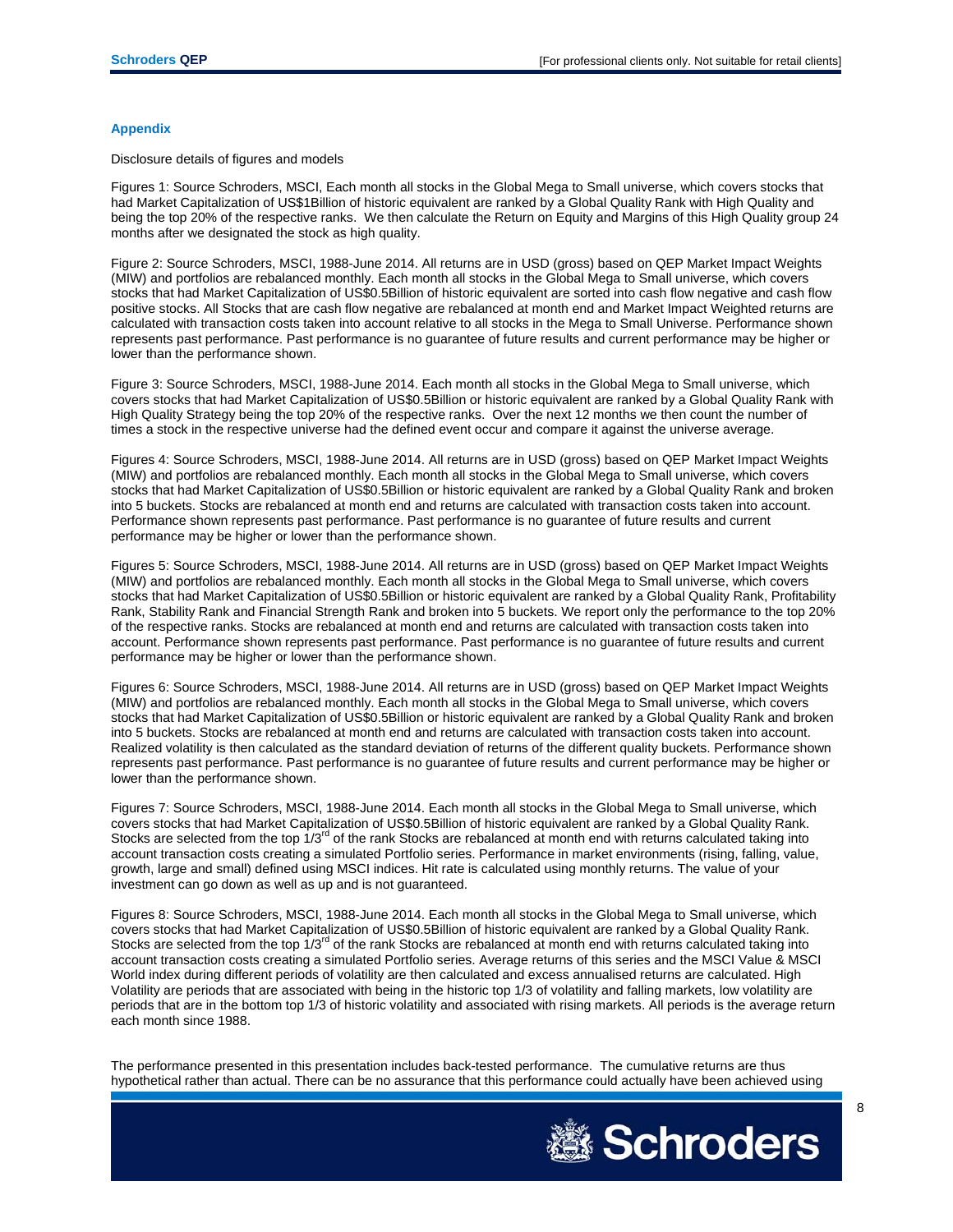tools and data available at the time. The back-tests are calculated monthly using the top 20% of the respective ranks. These ranks are the result of ranking each stock within the relevant universe on a proprietary selection of factors (QEP Global Quality Rank, Profitability Rank, Stability Rank and Financial Strength Rank). The rankings are calculated using company information available each month, thus eliminating any 'look-ahead' bias. Model results are based on the QEP universe of mega to small cap stocks subject to minimum liquidity criteria covering over 12,000 stocks across more than 40 countries, including both developed and emerging markets. Stocks are rebalanced at month-end using closing price. There could be no assurance that any transactions actually performed in a managed portfolio could have been executed at the times or prices used for the purpose of calculating the performance in the model. No allowance was made in the model portfolio for advisory fees.

The ranks are constructed by ranking all stocks within the relevant universe comprising a selection of back-tested quality terms (profitability, e.g. return on equity, stability, e.g. sales stability, and financial strength, e.g. debt to market cap). The final construction of the rank is done using a QEP proprietary weighting scheme that assumes, for the purpose of this illustration, that the weight scheme would have used the data historically in the same manner as the current systems do today.

The actual performance of managed accounts is also impacted by non-quantitative factors, such as additional stock selection and risk management activities of the portfolio management team. These factors cannot be modelled predictably and were not used in preparing the underlying quantitative model or the simulated results. The model portfolio results are hypothetical results. They do not represent an attempt to show actual performance. They are used only to illustrate the impact of a quantitative model. They cannot be used to reflect actual or expected managed portfolio returns. Past performance is no guarantee of future results. The value of an investment can go down as well as up and is not guaranteed.

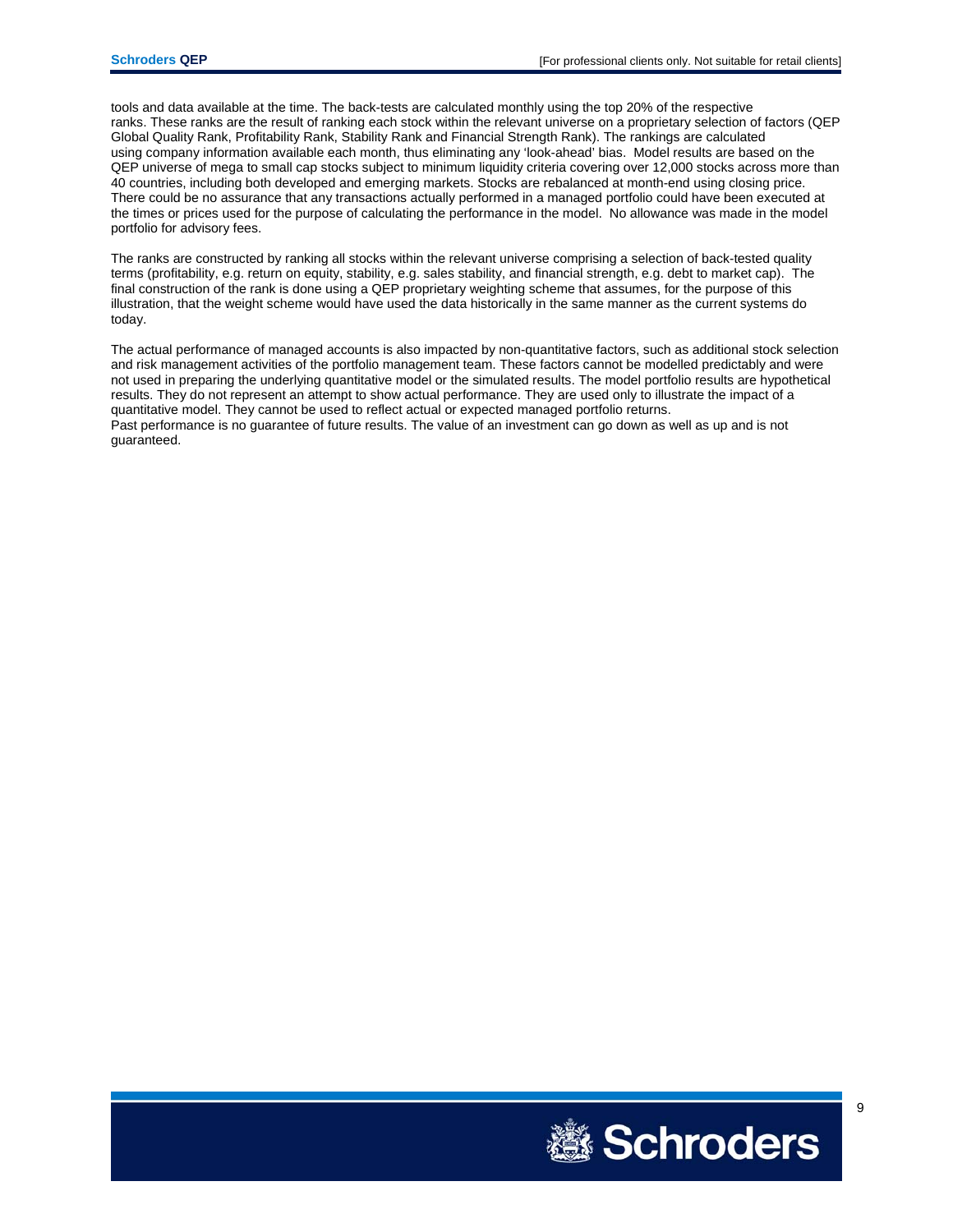$\overline{a}$ 

#### **Appendix: Literature Review and References**

The idea of Quality investing is not new. In fact Benjamin Graham, who is primarily associated with value investing, as long ago as the 1930s also highlighted the importance of understanding the Quality of a firm as much as the price paid for it. Perhaps surprisingly, the evidence of successfully targeting Quality companies to the advantage of investors and research into why Quality works has been a far more recent advance.

'It is far better to buy a wonderful company at a fair price than a fair company at a wonderful price.' — Warren Buffett, 1989.

More than 4 decades ago Miller and Modigliani (1961) highlighted the "Essence of growth in short is not expansion but the existence of opportunities to invest … funds at higher than 'normal' rates of returns". This suggested that a growth style investing should not be about finding companies that are growing rapidly but, as the Buffet quote suggests, is more about finding companies that produce high rates of returns *that will persist into the future*.

Research subsequent to Miller and Modigliani did highlight the importance of earnings in predicting future returns and the persistence in Earnings (Ball & Brown 1968). From a practitioner point of view this result may not have been surprising, given that Standard & Poor had been running a Quality Rankings Index since approximately 1956. This index captures both the growth and stability of earnings and dividends with the highest scoring stocks being classified as High Quality Ranking stocks and stocks are essentially equal weighted. Even though the Ball & Brown paper was extremely important in the accounting academic literature much of the subsequent work failed to research what attributes help to sustain above average returns on capital. Instead, the research focused on the valuation aspect of the result (e.g. Ball 1978, Fama & French 1992 and reference therein).

The quality and sustainability of earnings really started to develop further in Sloan (1996) which highlighted that higher quality earnings, in particular the cash flow component of earnings, were more persistent and subsequently lead to higher returns. The timing of this work was important. Subsequent accounting scandals (Enron, Worldcom) highlighted the importance of understanding the quality of earnings.

Piotroski (2000) was one of the first academic studies that looked at multiple<sup>2</sup> economic intuitive variables that attempted to find stocks that were more likely to sustain performance into the future. The *F-score* can be thought of as measuring current profitability (and growth), the improvement of the companies operating efficiency, and improvements in financial strength. Piotroski study highlighted those stocks with high *F-*score's (high quality stocks) did lead to higher returns. He suggested that this was related to the market under-reacting to the persistence in the subsequent performance of these higher quality stocks.

The idea of targeting 'wonderful' companies, as Warren Buffet alluded to in 1989<sup>3</sup>, wasn't new but the Technology bubble and bust really drove investors to take a fresh look at this idea. These early investors wanted to invest in companies that offered diversity to Value strategies but still provided a positive excess return (unlike traditional growth indexes). This lead to the development of several Quality strategies (such as Schroders QEP Quality and GMO Quality fund, although the latter excluded financials) whose purpose was to target stocks that were profitable, stable, with lower financial leverage. These Strategies also avoided the more glamourous parts of the market which were regularly overvalued while also finding companies that maintained their competitive advantage (GMO 2004 & 2012).

Asness, Frazzini and Pedersen (2013) more formally test the proposition that Quality companies persist into the future longer than expected. They highlight that Quality stocks maintain their Quality characteristics for several years after first being designated as Quality. In addition, these stocks are not priced at significantly higher premiums to the market. Thus, this leads to the performance of Quality as the market is discounting the likelihood that Quality will persist as long as it does (Quality does not revert to the mean as quickly as expected). Further, they suggest that by avoiding stocks that have a small chance of extreme performance, which the

In fact a recent paper (Frazzini et al (2013)) suggests that much of Warren Buffet's returns could be replicated by focusing on higher quality stocks that are also low beta and that are cheap.



<sup>&</sup>lt;sup>2</sup> There were numerous other academic studies that preceded Piotroski e.g. Ou and Penman (1989), but these studies focused on predicting next year's earnings using complex statistical relationships. In contrast, the purpose of Piotroski's paper was to use economic intuitive variables that should help you find companies that are more likely to sustain performance.<br><sup>3</sup> In fact a rece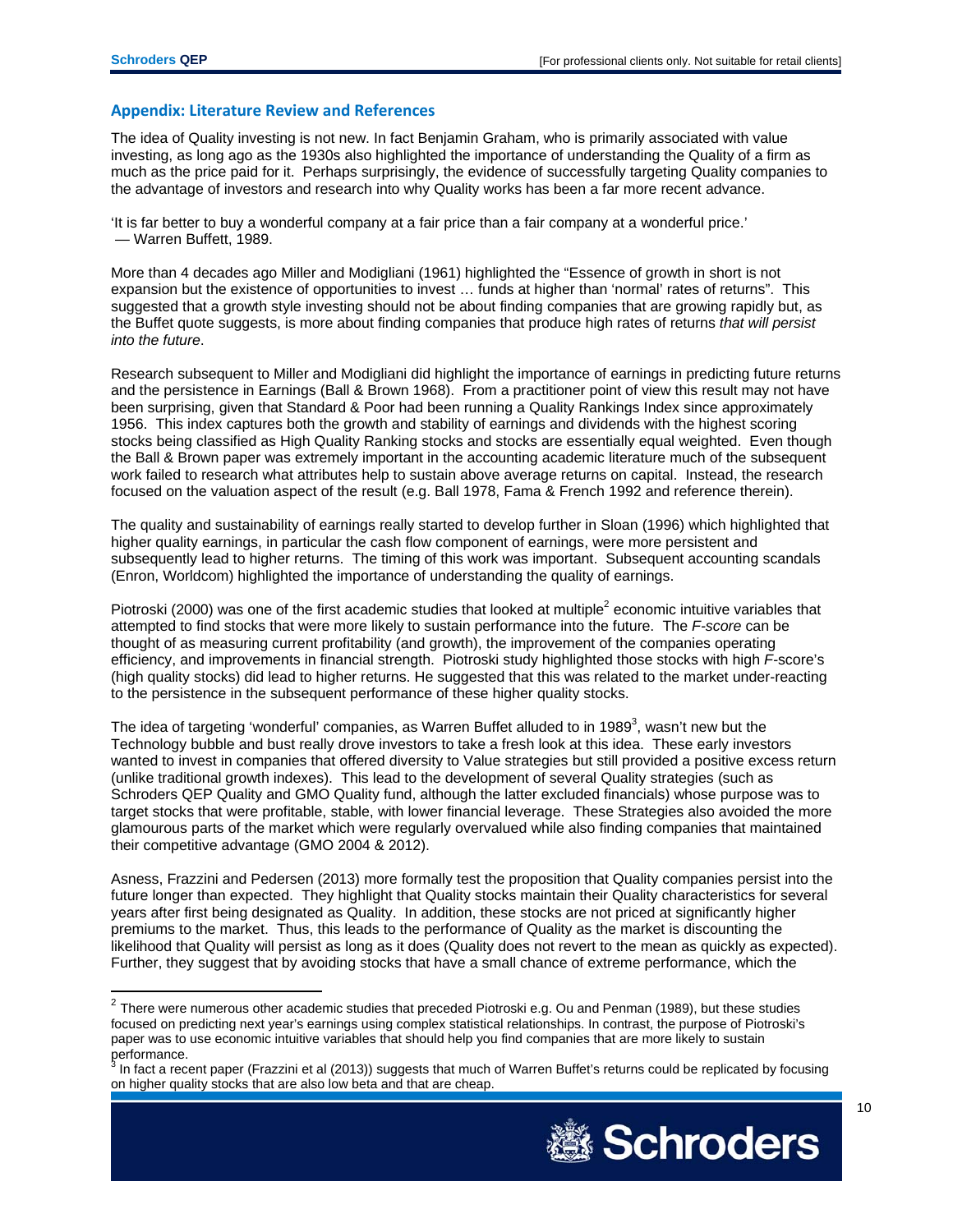market overpays for (the lottery effect), also adds to the performance of Quality. These ideas have spawned the investment industry to create investment products based on the ideas of Quality and numerous studies confirming these earlier results (MFS( 2013), Northern Trust (2013), SSGA (2014), S&P (2014), MSCI (2013), and DFA to name but a few).

The weight of evidence that quality companies outperformed the market, even after taking into account valuations (Novy-Marx 2013, Ball et al 2014), recently led Fama & French (2014) to re-examine their famous three factor model and augment the empirical model with two additional Quality terms. These additional factors are added to explain the growing list of Quality 'anomalies' that the original three factor model couldn't explain. This paper highlights that Quality terms<sup>4</sup> are important in explaining the cross-section of US stock returns. In fact, the paper suggests that Quality subsumes the value effect in explaining US stock returns.

#### **References**

Ang, Hodrick, Xing and Zhang, 2006 'The cross-section of volatility and expected returns' *Journal of Finance*, 259-299

Ang, Hodrick, Xing and Zhang, 2009, 'High idiosyncratic volatility and low returns: International and further US evidence', *Journal of Financial Economics.* 

Asness, Frazzini and Pedersen, 2013 'Quality minus Junk', *Working paper*.

Ball and Brown, 1968, 'An Empirical Evaluation of Accounting Income Numbers', *Journal of Accounting Research,* 159-178.

Ball, 1978, 'Anomalies in relationships between securities' yields and yield-surrogates', *Journal of Financial Economics*, 103-126

Ball, Gerakos, Linnainmaa and Nikolaev, 2014, 'Deflating Gross Profitability', *Working paper.*

Fama & French, 1992, 'The cross-section of expected stock returns', *Journal of Finance* 427-465

Fama & French 1993, 'Common risk factors in the returns on stocks and bonds', *Journal of Financial Economics*, 3-56.

Fama & French, 2014, 'A five factor Asset Pricing Model' *Working paper*.

Frazzini, Kabiller and Pedersen, 2013 'Buffett's Alpha', *Working paper*.

GMO, 2004, 'The Case for Quality – The Danger of Junk'

GMO, 2012, 'Profits for the Long Run: Affirming the Case for Quality'

MFS, 2013, 'Quality in Value: The essence of long-term equity returns'

Miller and Modigliani, 1961, 'Dividend Policy, growth and the valuations of shares', *Journal of Business*, 411-433.

MSCI, 2013, 'MSCI Quality Indices Methodology'

Northern Trust, 2013, 'Insights on Quality Investing – What is Quality?'

Novy-Marx, 2013, 'The other side of Value: The Gross Profitability Premium', *Journal of Financial Economics* 1-28.

Ou and Penman, 1989, 'Accounting measurement, price-earning ratio and the information content of security prices', *Journal of Accounting Research* 111-144

Sloan, 1996, 'Do stock prices fully reflect information in accruals and cash flows about future earnings?' *The Accounting Review,* 289-315

SSGA, 2014, 'Why Quality'

Fama & French use two simple proxies for profitability and growth of investments,